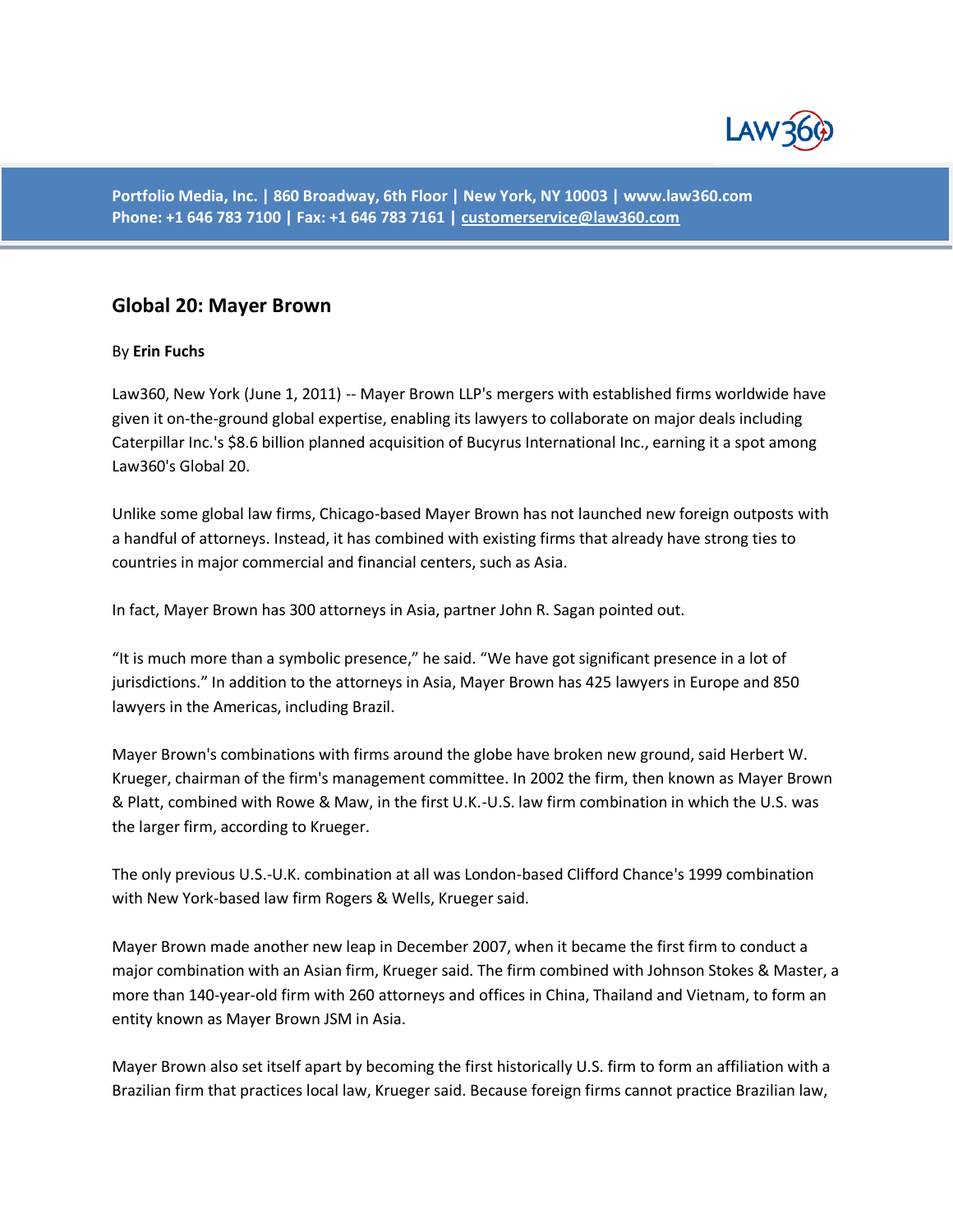Mayer Brown became affiliated with Tauil & Chequer Advogados in December 2009 so it could assist clients with the foreign and Brazilian legal aspects of transactions.

Previously, in March 2001, Mayer Brown merged with Gaedertz, a 42-lawyer Frankfurt-based corporate firm specializing in mergers and acquisitions, antitrust, intellectual property and information technology. Mayer Brown's Tyrone Fahner said at the time that the firm was expanding in Germany because it had the world's fourth-largest economy.

Earlier in 2001, Mayer Brown had merged with a Paris corporate boutique called Lambert & Lee, and the firm had established its London office 25 years prior to that. The firm also has offices in Berlin, Brussels and Cologne.

In branching out into these regions, Mayer Brown has forgone the franchise model for a collaborative partnership with its foreign outposts. In doing so, attorneys from around the world share a single profit pool, Krueger said.

"It helps partners feel that they're all in the same boat," Krueger said. "And I think there's a better approach to global client relationships if you're really one firm in terms of how the incentives line up."

Krueger cited an example of the firm's collaborative spirit: While recently reviewing March data, Krueger discovered that partners in different geographic regions shared the credit for half of the 12 largest global matters.

Frequently, Mayer Brown lawyers from around the globe come together to work on major global transactions. For example, lawyers from eight practices in five offices, including Charlotte, N.C.; Cologne, Germany; and Chicago, collaborated on the Bucyrus transaction to expand Caterpillar's position in the global mining equipment industry.

A multinational team from Mayer Brown's Washington, Brussels and London offices is also representing warehouse leasing company ProLogis in a \$46 billion merger with AMB Property Corp. ProLogis said Wednesday that its shareholders had approved the merger, which would allow ProLogis to remain the largest industrial real estate investment trust in the U.S., according to Mayer Brown.

On the Asia front, a Mayer Brown team consisting of lawyers working in five practice areas out of from Hong Kong, New York and Chicago advised Zurich-based ACE Ltd. on the insurer's \$425 million acquisition of New York Life Insurance Co.'s Hong Kong and South Korean life insurance operations.

Mayer Brown has also taken its global expertise into project financing. Chicago and London partners led the firm in representing The Korea Development Bank, Export Development Canada and the Export-Import Bank of the U.S. in an \$850 million project financing for Minera y Metalurgica del Boleo S.A. de CV's mine in Mexico.

In addition to project financing and M&A matters, lawyers from Mayer Brown's offices have come together on global trade matters, as well. Lawyers from Brussels and Beijing are representing Chinese